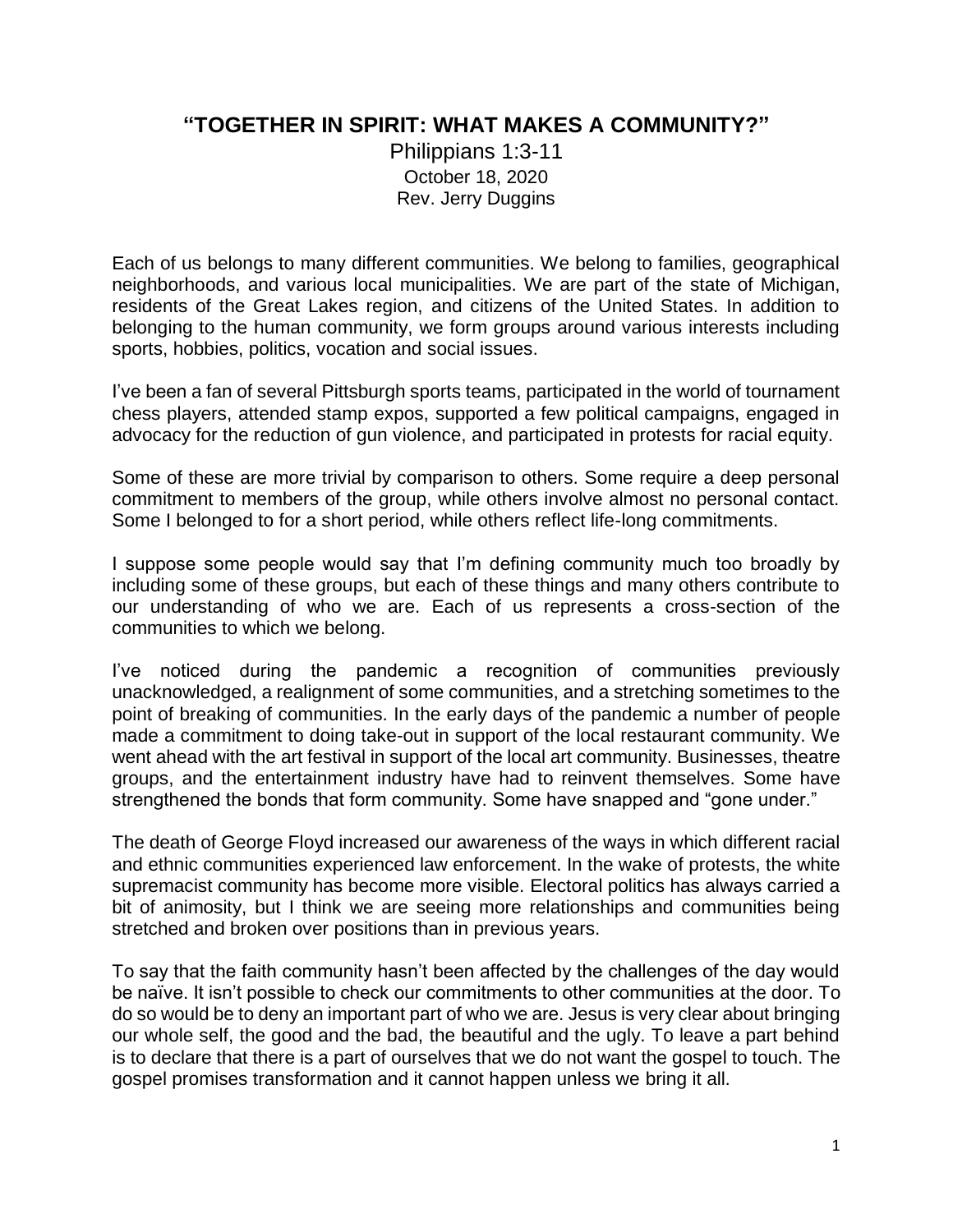Among the communities I belong to, the faith community occupies center stage. Its commitment to the gospel nurtures my own faith, strengthens my love of God and neighbor, and holds me to that path of transformation that empowers me to live more fully in God's light. Communities are strong when they have a clear vision of who they are and what they are about. Would that our vision were always strong, but too often the church subordinates its commitment to the gospel to other interests.

The faithful at Philippi are the only ones among those Paul writes to that receive his unequivocal endorsement. He thanks them for "sharing in the gospel." He has received and felt their support in his own ministry, whether on the road preaching the gospel to a new community or in prison. Their witness confirms for him the truth of the gospel that he preaches.

Corinth was distracted by the charisma of various leaders and valued certain spiritual gifts above the gospel itself. The churches in Galatia were distracted by a few who insisted on the observance of certain laws above the freedom of the gospel. But the folks at Philippi bore a love with and for Paul that flowed from the grace of the gospel. At least at the writing of this letter, their vision was clear, and it supported their own ministry as well as Paul's even when absent from each other.

During this pandemic, the church has had the opportunity to refocus its vision on the gospel. Apart from each other, we have learned that it wasn't the embraces, the passing of the peace, or the warm smiles that mattered as much as what lies on our hearts. What makes this community strong is the knowledge that we share of God's unconditional love that transforms us and informs our relationships to one another and within the world.

To be clear, this is not a merely sentimental vision based on warm feelings. A purely emotional love would never survive the differences that we each bring to the community of faith. We bring different music preferences, different decorating tastes. We graduated from different colleges and root for different teams. Some of us like a crowd while others avoid them. We have different ideas about what would make the world a better place. We bring flaws that will undoubtedly irritate someone. We bring our communities that may be of no interest to anyone else. We bring all of us because God invites our whole persons, but not everyone is going to be happy about that.

Good faith communities remain focused on this vision of the gospel that celebrates God's inclusive welcome and the kind of love that both binds us together and strengthens us for change. I've become increasingly concerned over the years about the failure of churches to deliver this consistent message. If the world is receiving one message it's that "you are unacceptable to God unless you… oppose abortion, reject all love that isn't between one man and one woman, give up your extreme liberal agenda, or accept the Bible as the inerrant and infallible word of God…"

There are strong faith communities that form around these sorts of things, but they are not gospel communities. They misrepresent the faith and present a false image of God. Good communities of faith are built on the inclusive welcome of God.